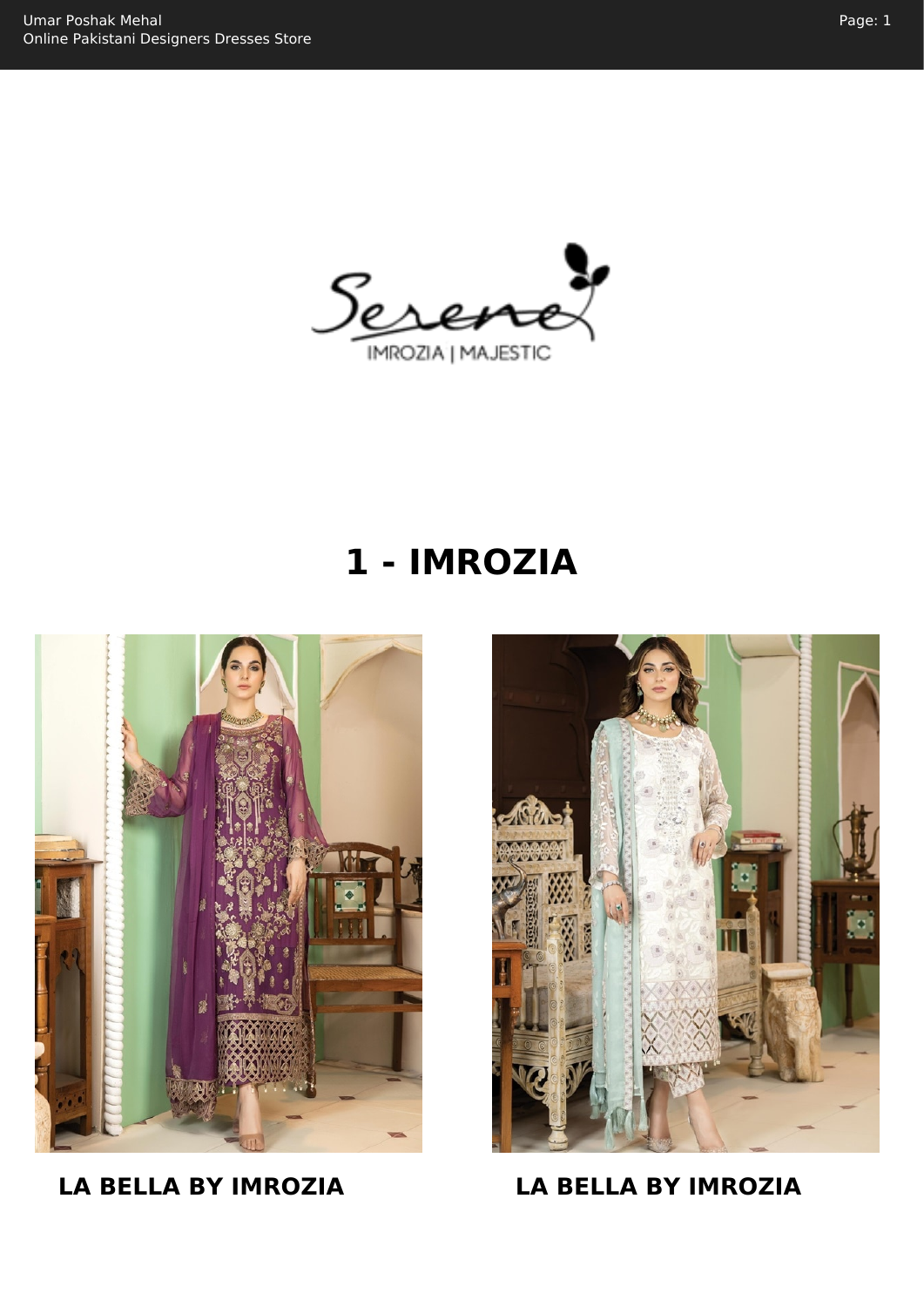# **CHIFFON COLLECTION 2022 (L-238 ZEN)**

## **Discription:**

Embroidered chiffon for front Embroidered chiffon for back Embroidered organza for front & back chalk Embroidered organza border for front and back Embroidered chiffon for sleeves Embroidered organza border for sleeves Embroidered chiffon for dupatta Embroidered organza border for dupatta pallu

Dyed raw silk for trouser

[Buy Now](https://umarposhakmehal.com/shop/la-bella-by-imrozia-chiffon-collection-2022-l-238-zen/?utm_source=file&utm_medium=PDF&utm_campaign=imrozia&utm_term=La+Bella+By+Imrozia+Chiffon+Collection+2022+%28L-238+Zen%29)

**Price:** ₨8,900 ₨8,010

# **CHIFFON COLLECTION 2022 (L-239 OSIRIA)**

#### **Discription:**

Embroidered chiffon for front Embroidered organza with handmade embellishments for front neck patch Embroidered chiffon for back Embroidered organza border for front & back Embroidered organza border for front & back Embroidered chiffon for sleeves Embroidered organza border for sleeves Embroidered chiffon for dupatta Dyed raw silk for trousers Embroidered organza border for trouser

[Buy Now](https://umarposhakmehal.com/shop/la-bella-by-imrozia-chiffon-collection-2022-l-239-osiria/?utm_source=file&utm_medium=PDF&utm_campaign=imrozia&utm_term=La+Bella+By+Imrozia+Chiffon+Collection+2022+%28L-239+Osiria%29) **Price:** ₨9,900 ₨8,910



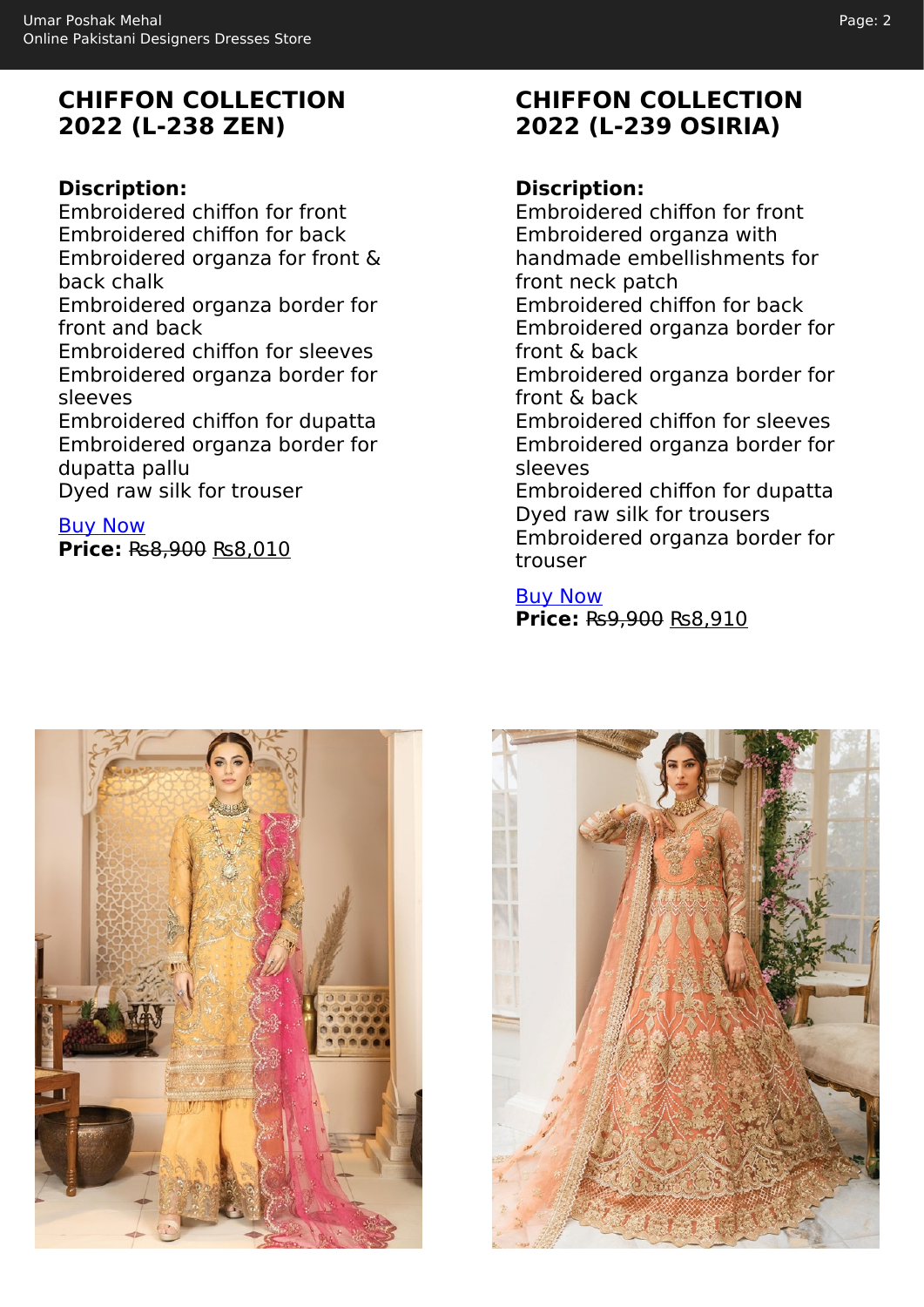# **LA BELLA BY IMROZIA CHIFFON COLLECTION 2022 (L-235 GLISTEN)**

## **Discription:**

Embroidered chiffon for front Dyed plain chiffon for back Embroidered organza motifs for back & sleeves Embroidered organza border for front & back Embroidered chiffon for sleeves Embroidered organza border for sleeves Embroidered net for dupatta Dyed raw silk for trousers Embroidered organza border for

trouser

[Buy Now](https://umarposhakmehal.com/shop/la-bella-by-imrozia-chiffon-collection-2022-l-235-glisten/?utm_source=file&utm_medium=PDF&utm_campaign=imrozia&utm_term=La+Bella+By+Imrozia+Chiffon+Collection+2022+%28L-235+Glisten%29) **Price:** ₨8,900 ₨8,010

## **IMROZIA PREMIUM EMBROIDERY BRIDES COLLECTION 2022 (IB-21 EMILIA)**

#### **Discription:**

Embroidered net with handmade embellishments for front & back yoke

Embroidered net with stones embellishments panels for front & back

Embroidered organza border for front & back

Embroidered net for sleeves Embroidered organza with stones embellishments border for sleeves

Embroidered net with stones embellishments for dupatta

[Buy Now](https://umarposhakmehal.com/shop/imrozia-premium-embroidery-brides-collection-2022-ib-21-emilia/?utm_source=file&utm_medium=PDF&utm_campaign=imrozia&utm_term=Imrozia+Premium+Embroidery+Brides+Collection+2022+%28IB-21+EMILIA%29)

**Price:** ₨28,500 ₨19,950